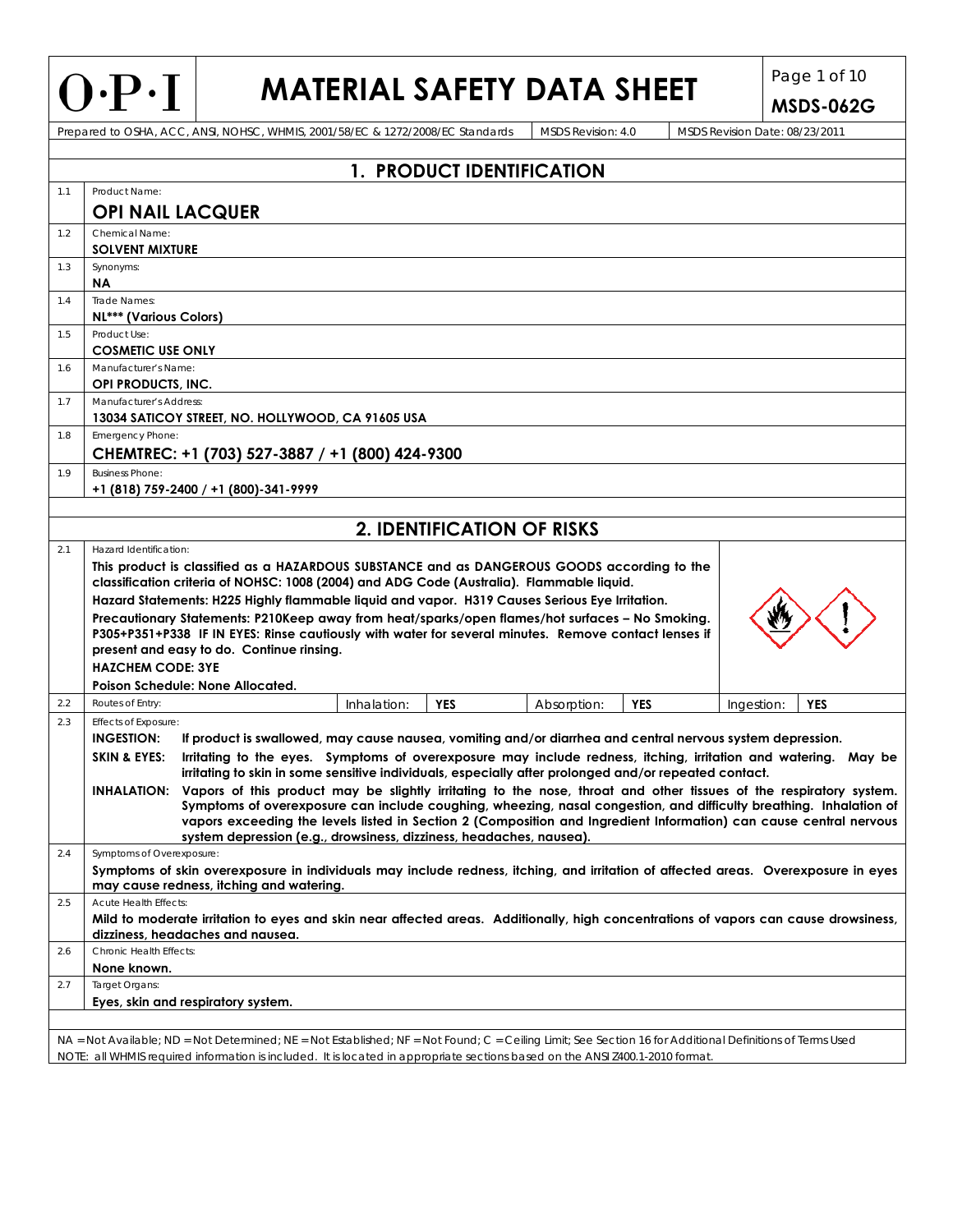$O \cdot P \cdot I$ 

## **MATERIAL SAFETY DATA SHEET** Page 2 of 10

**MSDS-062G**

Prepared to OSHA, ACC, ANSI, NOHSC, WHMIS, 2001/58/EC & 1272/2008/EC Standards MSDS Revision: 4.0 MSDS Revision Date: 08/23/2011

| 3. COMPOSITION & INGREDIENT INFORMATION                                                   |                |                  |                                           |            |              |             |                                       |                    |                    |           |             |             |                        |
|-------------------------------------------------------------------------------------------|----------------|------------------|-------------------------------------------|------------|--------------|-------------|---------------------------------------|--------------------|--------------------|-----------|-------------|-------------|------------------------|
|                                                                                           |                |                  |                                           |            |              |             | <b>EXPOSURE LIMITS IN AIR (mg/m3)</b> |                    |                    |           |             |             |                        |
|                                                                                           |                |                  |                                           |            | <b>ACGIH</b> |             | <b>NOHSC</b>                          |                    |                    | OSHA      |             |             |                        |
|                                                                                           |                |                  |                                           |            | ppm          |             |                                       | ppm                |                    |           | ppm         |             | <b>OTHER</b>           |
| <b>CHEMICAL NAME(S)</b>                                                                   | CAS No.        | <b>RTECS No.</b> | <b>EINECS No.</b>                         | $\%$       | TLV          | <b>STEL</b> | ES-<br><b>TWA</b>                     | ES-<br><b>STEL</b> | ES-<br><b>PEAK</b> | PEL       | <b>STEL</b> | <b>IDLH</b> |                        |
| <b>ETHYL ACETATE</b>                                                                      | 141-78-6       | AH5425000        | 201-550-6                                 | > 25.0     | 400          | 400         | 200                                   | 400                | NF                 | ΝA        | ΝA          | 2000        | 400<br>TWA             |
| <b>BUTYL ACETATE</b>                                                                      | 123-86-4       | AF7350000        | 204-658-1                                 | > 24.0     | 150          | 200         | 150                                   | 200                | <b>NF</b>          | 200       | 200         | 1700        | 150<br>TWA             |
| <b>NITROCELLULOSE</b>                                                                     | 9004-70-0      | QW0970000        | <b>NA</b>                                 | >12.0      | (10)         | <b>NE</b>   | <b>NF</b>                             | NF                 | NF                 | (10)      | <b>NE</b>   | <b>NE</b>   |                        |
| <b>PROPYL ACETATE</b>                                                                     | 109-60-4       | AJ3675000        | 203-686-1                                 | >10.0      | 200          | 250         | 835                                   | 1040               | <b>NF</b>          | 200       | 250         | <b>NA</b>   |                        |
| <b>TOSYLAMIDE/FORMALDEHYDE</b><br><b>RESIN</b>                                            | 1338-51-8      | ΝA               | NA                                        | > 9.0      | ΝA           | ΝA          | <b>NF</b>                             | NF                 | ΝF                 | ΝA        | ΝA          | ΝA          |                        |
| <b>ISOPROPYL ALCOHOL</b>                                                                  | 67-63-0        | NT8050000        | 200-661-7                                 | > 5.0      | 400          | 500         | 983                                   | 1230               | NF                 | 400       | 500         | 2000        | 400TW<br>A             |
| <b>TRIMETHYL PENTANYL</b><br><b>DIISOBUTYRATE</b>                                         | 6846-50-0      | SA142000         | 229-937-9                                 | $\geq 3.0$ | ΝA           | ΝA          | <b>NF</b>                             | ΝF                 | NF                 | ΝA        | <b>NA</b>   | <b>NA</b>   |                        |
| <b>TRIPHENYL PHOSPHATE</b>                                                                | 115-86-6       | TC8400000        | <b>NA</b>                                 | $\geq 3.0$ | (3)          | ΝA          | (3)                                   | NF                 | NF                 | (3)       | <b>NA</b>   | ΝA          |                        |
| <b>ETHYL TOSYLAMIDE</b>                                                                   | 1077-56-1      | <b>NA</b>        | 214-073-3                                 | $\geq 1.0$ | <b>NA</b>    | ΝA          | <b>NF</b>                             | <b>NF</b>          | <b>NF</b>          | ΝA        | <b>NA</b>   | ΝA          |                        |
| <b>CAMPHOR</b>                                                                            | 76-22-2        | EX1225000        | 200-945-0                                 | $\geq 1.0$ | (2)          | <b>NE</b>   | $\mathbf{2}$                          | NF                 | NF                 | (2)       | ΝE          | <b>NE</b>   |                        |
| <b>STEARALKONIUM BENTONITE</b>                                                            | 71011-24-0     | ΝA               | NA.                                       | $\geq 1.0$ | ΝA           | ΝA          | ΝF                                    | ΝF                 | NF                 | ΝA        | <b>NA</b>   | <b>NA</b>   | $(15)$ DU<br><b>ST</b> |
| <b>DIACETONE ALCOHOL</b>                                                                  | 123-42-2       | <b>SA9100000</b> | 204-626-7                                 | < 1.0      | 240          | ΝA          | 238                                   | NF                 | NF                 | 240       | 1800        | <b>NA</b>   |                        |
| <b>STEARALKONIUM HECTORITE</b>                                                            | 94891-33-5     | ΝA               | 275-126-4                                 | < 0.50     | <b>NA</b>    | <b>NA</b>   | <b>NF</b>                             | <b>NF</b>          | <b>NF</b>          | <b>NA</b> | <b>NA</b>   | <b>NA</b>   |                        |
| <b>BENZOPHENONE-1</b>                                                                     | $131 - 56 - 6$ | <b>DJ0700000</b> | 205-029-4                                 | 0.10       | ΝA           | ΝA          | ΝF                                    | NF                 | <b>NF</b>          | ΝA        | <b>NA</b>   | <b>NA</b>   |                        |
| <b>CITRIC ACID</b>                                                                        | 77-92-9        | <i>GE7350000</i> | 201-069-1                                 | < 1.0      | NΑ           | ΝA          | ΝF                                    | NF                 | NF                 | ΝA        | NA          | ΝA          |                        |
| <b>DIMETHICONE</b>                                                                        | 9006-65-9      | TY2000000        | <b>NA</b>                                 | < 1.0      | ΝA           | ΝA          | ΝF                                    | ΝF                 | NF                 | ΝA        | <b>NA</b>   | ΝA          |                        |
|                                                                                           |                |                  | <b>MAY CONTAIN ADDITIONAL INGREDIENTS</b> |            |              |             |                                       |                    |                    |           |             |             |                        |
| <b>MICA</b>                                                                               | 12001-26-2     | <b>VV8760000</b> | 310-127-6                                 | $≤ 1.0$    | ΝA           | NA          | (2.5)                                 | NF                 | NF                 | 30        | <b>NA</b>   | <b>NA</b>   | <b>RESP</b><br>FRAC    |
| <b>POLYETHYLENE TEREPHTHALATE</b>                                                         | 25038-59-9     | NA               | <b>NA</b>                                 | $≤ 1.0$    | ΝA           | ΝA          | <b>NF</b>                             | <b>NF</b>          | <b>NF</b>          | ΝA        | <b>NA</b>   | <b>NA</b>   |                        |
| <b>CALCIUM SODIUM BOROSILICATE</b>                                                        | 65997-17-3     | ΝA               | 266-046-0                                 | $≤ 1.0$    | ΝA           | ΝA          | <b>NF</b>                             | NF                 | NF                 | ΝA        | <b>NA</b>   | ΝA          |                        |
| <b>CALCIUM ALUMINUM</b><br><b>BOROSILICATE</b>                                            | 65997-17-3     | NA.              | 266-046-0                                 | $≤ 1.0$    | ΝA           | NA          | NF                                    | NF                 | NF                 | ΝA        | <b>NA</b>   | NA          |                        |
| <b>ALUMINA</b>                                                                            | 1344-28-1      | BD1200000        | 215-691-6                                 | $≤ 1.0$    | (10)         | ΝA          | (5)                                   | ΝF                 | NF                 | (15)      | ΝA          | ΝA          | (5)<br><b>DUST</b>     |
| <b>SILICA</b>                                                                             | 7631-86-9      | NΑ               | 231-545-4                                 | $≤ 1.0$    | NΑ           | ΝA          | ΝF                                    | NF                 | NF                 | ΝA        | ΝA          | ΝA          |                        |
| <b>HYDROGENATED</b><br><b>POLYISOBUTYLENE</b>                                             | 68937-10-0     | ΝA               | ΝA                                        | ≤ 1.0      | NΑ           | ΝA          | ΝF                                    | ΝF                 | NF                 | ΝA        | ΝA          | ΝA          |                        |
| <b>PALMITIC ACID</b>                                                                      | 57-10-3        | RT4550000        | 200-312-9                                 | $≤ 1.0$    | NΑ           | ΝA          | ΝF                                    | NF                 | <b>NF</b>          | <b>NA</b> | ΝA          | <b>NA</b>   |                        |
| <b>DIAMOND</b>                                                                            | 7782-40-3      | HL4158550        | 231-953-2                                 | $≤ 1.0$    | NΑ           | ΝA          | NF                                    | <b>NF</b>          | <b>NF</b>          | <b>NA</b> | <b>NA</b>   | <b>NA</b>   |                        |
| <b>TIN OXIDE</b>                                                                          | 18282-10-5     | XQ4000000        | 242-159-0                                 | $≤ 1.0$    | <b>NA</b>    | ΝA          | ΝF                                    | NF                 | ΝF                 | ΝA        | ΝA          | <b>NA</b>   |                        |
| <b>SYNTHETIC FLUORPHLOGOPITE</b>                                                          | 12003-38-2     | ΝA               | 234-426-5                                 | $≤ 1.0$    | <b>NA</b>    | ΝA          | ΝF                                    | NF                 | ΝF                 | <b>NA</b> | ΝA          | <b>NA</b>   |                        |
| <b>SD ALCOHOL 40B</b>                                                                     | 64-17-5        | KQ6300000        | 200-578-6                                 | $≤ 1.0$    | 1000         | 3000        | 1000                                  | NF                 | ΝF                 | 1000      | 3000        | NE          |                        |
| <b>ADIPIC ACID / NEOPENTYL</b><br><b>GLYCOL /TRIMELLTIC ANHYDRIDE</b><br><b>COPOLYMER</b> | 28407-73-0     | ΝA               | <b>NA</b>                                 | < 1.0      | NΑ           | ΝA          | ΝF                                    | NF                 | NF                 | ΝA        | ΝA          | ΝA          |                        |
| STYRENE/ACRYLATES COPOLYMER NA                                                            |                | <b>NA</b>        | <b>NA</b>                                 | < 1.0      |              |             |                                       |                    |                    |           |             |             |                        |
| CI 77120 (BARIUM SULFATE)                                                                 | 7727-43-7      | CR0600000        | 231-784-4                                 | < 1.0      | ΝA           | <b>NA</b>   | ΝF                                    | NF                 | ΝF                 | <b>NA</b> | ΝA          | ΝA          |                        |
| CI 77163 (BISMUTH<br><b>OXYCHLORIDE)</b>                                                  | 7787-59-9      | EB2700000        | 232-122-7                                 | < 1.0      | NΑ           | ΝA          | ΝF                                    | ΝF                 | ΝF                 | ΝA        | ΝA          | ΝA          |                        |
| CI 77891 (TITANIUM DIOXIDE)                                                               | 13463-67-7     | XR2275000        | 236-675-5                                 | < 1.0      | 10           | ΝA          | ΝF                                    | NF                 | ΝF                 | 10        | ΝA          | ΝA          |                        |
| <b>N-BUTYL ALCOHOL</b>                                                                    | $71 - 36 - 3$  | EO1400000        | 200-751-6                                 | < 1.0      | ΝA           | <b>NA</b>   | 152                                   | NF                 | ΝF                 | 300       | ΝA          | <b>NA</b>   | <b>SKIN</b>            |
| <b>ACRYLATES COPOLYMER</b>                                                                | 25133-97-5     | ΝA               | <b>NA</b>                                 | < 1.0      | <b>NA</b>    | <b>NA</b>   | <b>NF</b>                             | NF                 | <b>NF</b>          | <b>NA</b> | ΝA          | <b>NA</b>   |                        |
|                                                                                           |                |                  |                                           |            |              |             |                                       |                    |                    |           |             |             |                        |
|                                                                                           |                |                  |                                           |            |              |             |                                       |                    |                    |           |             |             |                        |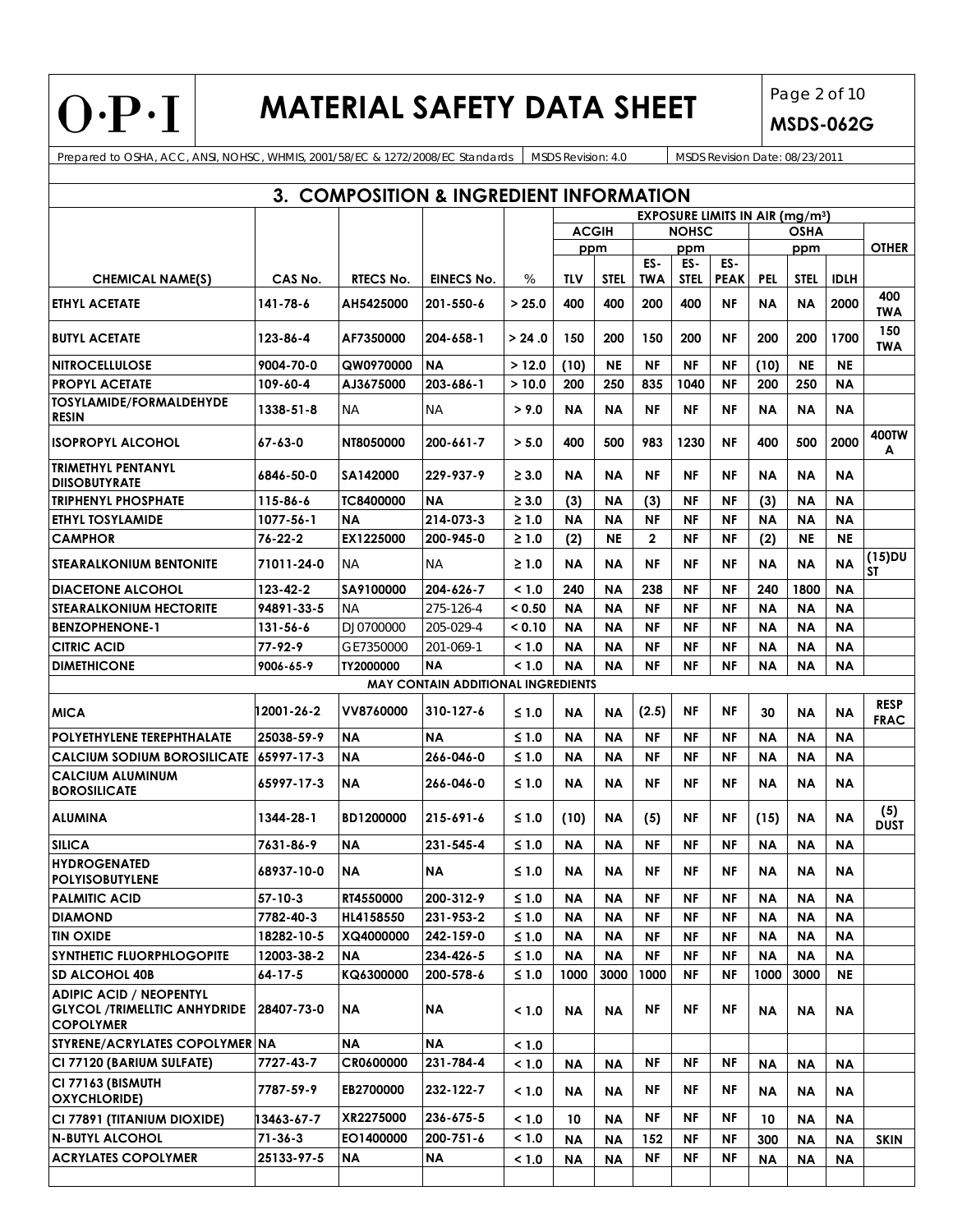$O \cdot P \cdot I$ 

## **MATERIAL SAFETY DATA SHEET** Page 3 of 10

**MSDS-062G**

Prepared to OSHA, ACC, ANSI, NOHSC, WHMIS, 2001/58/EC & 1272/2008/EC Standards MSDS Revision: 4.0 MSDS Revision Date: 08/23/2011

| 3. COMPOSITION & INGREDIENT INFORMATION - continued |                                                                                                                                                                                                                                                                                                                                                                                                                                                                        |         |                                     |                                                     |                                                                                                                                                                                                                                                  |              |             |                   |                             |                    |                                       |             |             |              |              |
|-----------------------------------------------------|------------------------------------------------------------------------------------------------------------------------------------------------------------------------------------------------------------------------------------------------------------------------------------------------------------------------------------------------------------------------------------------------------------------------------------------------------------------------|---------|-------------------------------------|-----------------------------------------------------|--------------------------------------------------------------------------------------------------------------------------------------------------------------------------------------------------------------------------------------------------|--------------|-------------|-------------------|-----------------------------|--------------------|---------------------------------------|-------------|-------------|--------------|--------------|
|                                                     |                                                                                                                                                                                                                                                                                                                                                                                                                                                                        |         |                                     |                                                     |                                                                                                                                                                                                                                                  |              |             |                   |                             |                    | <b>EXPOSURE LIMITS IN AIR (mg/m3)</b> |             |             |              |              |
|                                                     |                                                                                                                                                                                                                                                                                                                                                                                                                                                                        |         |                                     |                                                     |                                                                                                                                                                                                                                                  | <b>ACGIH</b> |             | <b>NOHSC</b>      |                             |                    | <b>OSHA</b>                           |             |             |              |              |
|                                                     |                                                                                                                                                                                                                                                                                                                                                                                                                                                                        |         |                                     |                                                     |                                                                                                                                                                                                                                                  |              | ppm         |                   | ppm                         |                    |                                       | ppm         |             | <b>OTHER</b> |              |
| <b>CHEMICAL NAME(S)</b>                             |                                                                                                                                                                                                                                                                                                                                                                                                                                                                        | CAS No. | <b>RTECS No.</b>                    | <b>EINECS No.</b>                                   | $\%$                                                                                                                                                                                                                                             | TLV          | <b>STEL</b> | ES-<br><b>TWA</b> | ES-<br><b>STEL</b>          | ES-<br><b>PEAK</b> | <b>PEL</b>                            | <b>STEL</b> | <b>IDLH</b> |              |              |
| ETHYLENE/VA COPOLYMER                               |                                                                                                                                                                                                                                                                                                                                                                                                                                                                        |         | 24937-78-8                          | <b>NA</b>                                           | <b>NA</b>                                                                                                                                                                                                                                        | < 1.0        | <b>NA</b>   | <b>NA</b>         | <b>NF</b>                   | NF                 | NF                                    | <b>NA</b>   | <b>NA</b>   | <b>NA</b>    |              |
| CI 77491 (IRON OXIDES)                              |                                                                                                                                                                                                                                                                                                                                                                                                                                                                        |         | 1309-37-1                           | NO740000                                            | 215-168-2                                                                                                                                                                                                                                        | < 1.0        | ΝA          | <b>NA</b>         | <b>NF</b>                   | NF                 | <b>NF</b>                             | <b>NA</b>   | ΝA          | ΝA           |              |
|                                                     | CI 77499 (IRON OXIDES)                                                                                                                                                                                                                                                                                                                                                                                                                                                 |         | 1317-61-9                           | ΝA                                                  | 215-277-5                                                                                                                                                                                                                                        | < 1.0        | ΝA          | <b>NA</b>         | NF                          | ΝF                 | ΝF                                    | ΝA          | ΝA          | <b>NA</b>    |              |
|                                                     | CI 77510 (FERRIC FERROCYANIDE)                                                                                                                                                                                                                                                                                                                                                                                                                                         |         | 14038-43-8                          | LJ8200000                                           | 237-875-5                                                                                                                                                                                                                                        | < 1.0        | <b>NA</b>   | <b>NA</b>         | <b>NF</b>                   | NF                 | NF                                    | <b>NA</b>   | <b>NA</b>   | <b>NA</b>    |              |
|                                                     | CI 19140 (YELLOW 5)                                                                                                                                                                                                                                                                                                                                                                                                                                                    |         | 1934-21-0                           | UQ6400000                                           | 217-699-5                                                                                                                                                                                                                                        | < 1.0        | <b>NA</b>   | <b>NA</b>         | NF                          | ΝF                 | ΝF                                    | <b>NA</b>   | <b>NA</b>   | <b>NA</b>    |              |
|                                                     | CI 47005 (YELLOW 10)                                                                                                                                                                                                                                                                                                                                                                                                                                                   |         | 8004-92-0                           | GC5796000                                           | 305-897-5                                                                                                                                                                                                                                        | < 1.0        | <b>NA</b>   | <b>NA</b>         | NF                          | <b>NF</b>          | <b>NF</b>                             | <b>NA</b>   | <b>NA</b>   | <b>NA</b>    |              |
|                                                     | CI 15850 (RED 6)                                                                                                                                                                                                                                                                                                                                                                                                                                                       |         | NΑ                                  | <b>NA</b>                                           | <b>NA</b>                                                                                                                                                                                                                                        | < 1.0        | <b>NA</b>   | <b>NA</b>         | NF                          | ΝF                 | ΝF                                    | <b>NA</b>   | <b>NA</b>   | <b>NA</b>    |              |
|                                                     | CI 15850 (RED 7)                                                                                                                                                                                                                                                                                                                                                                                                                                                       |         | 5858-81-1                           | QJ1975000                                           | 227-497-9                                                                                                                                                                                                                                        | < 1.0        | ΝA          | <b>NA</b>         | NF                          | NF                 | ΝF                                    | <b>NA</b>   | ΝA          | <b>NA</b>    |              |
|                                                     | CI 73360 (RED 30)                                                                                                                                                                                                                                                                                                                                                                                                                                                      |         | 2379-74-0                           | <b>NA</b>                                           | 219-163-6                                                                                                                                                                                                                                        | < 1.0        | NA          | <b>NA</b>         | NF                          | ΝF                 | NF                                    | <b>NA</b>   | <b>NA</b>   | <b>NA</b>    |              |
|                                                     | CI 15880 (RED 34)                                                                                                                                                                                                                                                                                                                                                                                                                                                      |         | 6417-83-0                           | <b>NA</b>                                           | 229-142-3                                                                                                                                                                                                                                        | < 1.0        | <b>NA</b>   | <b>NA</b>         | <b>NF</b>                   | ΝF                 | <b>NF</b>                             | <b>NA</b>   | <b>NA</b>   | <b>NA</b>    |              |
|                                                     | CI 42090 (BLUE1)                                                                                                                                                                                                                                                                                                                                                                                                                                                       |         | 3844-45-9                           | BQ4725000                                           | 223-339-8                                                                                                                                                                                                                                        | < 1.0        | <b>NA</b>   | <b>NA</b>         | NF                          | <b>NF</b>          | <b>NF</b>                             | <b>NA</b>   | ΝA          | <b>NA</b>    |              |
|                                                     | CI 77000 (ALUMINUM POWDER)                                                                                                                                                                                                                                                                                                                                                                                                                                             |         | 7429-90-5                           | <b>BD0330000</b>                                    | 231-072-3                                                                                                                                                                                                                                        | < 1.0        | <b>NA</b>   | <b>NA</b>         | <b>NF</b>                   | NF                 | <b>NF</b>                             | <b>NA</b>   | <b>NA</b>   | <b>NA</b>    |              |
|                                                     | <b>CI 75170 (GUANINE)</b>                                                                                                                                                                                                                                                                                                                                                                                                                                              |         | 73-40-5                             | MF8260000                                           | 200-799-8                                                                                                                                                                                                                                        | < 1.0        | <b>NA</b>   | <b>NA</b>         | <b>NF</b>                   | <b>NF</b>          | <b>NF</b>                             | <b>NA</b>   | <b>NA</b>   | <b>NA</b>    |              |
|                                                     | CI 60725 (VIOLET 2)                                                                                                                                                                                                                                                                                                                                                                                                                                                    |         | $81 - 48 - 1$                       | CB7700000                                           | 201-353-5                                                                                                                                                                                                                                        | < 1.0        | <b>NA</b>   | <b>NA</b>         | <b>NF</b>                   | <b>NF</b>          | <b>NF</b>                             | <b>NA</b>   | <b>NA</b>   | <b>NA</b>    |              |
|                                                     | CI 77007 (ULTRAMARINES)                                                                                                                                                                                                                                                                                                                                                                                                                                                |         | 1302-83-6                           | <b>NA</b>                                           | $215 - 111 - 1$                                                                                                                                                                                                                                  | < 1.0        | ΝA          | ΝA                | NF                          | NF                 | <b>NF</b>                             | <b>NA</b>   | ΝA          | ΝA           |              |
|                                                     | CI 77266 (BLACK 2)                                                                                                                                                                                                                                                                                                                                                                                                                                                     |         | 1333-86-4                           | <b>NA</b>                                           | 215-609-9                                                                                                                                                                                                                                        | < 1.0        | <b>NA</b>   | <b>NA</b>         | <b>NF</b>                   | <b>NF</b>          | <b>NF</b>                             | <b>NA</b>   | <b>NA</b>   | <b>NA</b>    |              |
|                                                     |                                                                                                                                                                                                                                                                                                                                                                                                                                                                        |         |                                     |                                                     |                                                                                                                                                                                                                                                  |              |             |                   |                             |                    |                                       |             |             |              |              |
|                                                     |                                                                                                                                                                                                                                                                                                                                                                                                                                                                        |         |                                     |                                                     |                                                                                                                                                                                                                                                  |              |             |                   |                             |                    |                                       |             |             |              |              |
|                                                     |                                                                                                                                                                                                                                                                                                                                                                                                                                                                        |         |                                     |                                                     |                                                                                                                                                                                                                                                  |              |             |                   |                             |                    |                                       |             |             |              |              |
|                                                     |                                                                                                                                                                                                                                                                                                                                                                                                                                                                        |         |                                     |                                                     | 4. FIRST AID MEASURES                                                                                                                                                                                                                            |              |             |                   |                             |                    |                                       |             |             |              |              |
| 4.1                                                 | First Aid:<br>If ingested, do not induce vomiting. If product has been swallowed, drink plenty of water or milk IMMEDIATELY. If the<br><b>INGESTION:</b><br>patient is vomiting, continue to offer water or milk. Never give water or milk to an unconscious person. Contact the<br>nearest Poison Control Center or local emergency number. Provide an estimate of the time at which the material was<br>ingested and the amount of the substance that was swallowed. |         |                                     |                                                     |                                                                                                                                                                                                                                                  |              |             |                   |                             |                    |                                       |             |             |              |              |
|                                                     | EYES:                                                                                                                                                                                                                                                                                                                                                                                                                                                                  |         |                                     | minutes. If irritation occurs, contact a physician. | Splashes are not likely; however, if product gets in the eyes, flush with copious amounts of lukewarm water for at least 15                                                                                                                      |              |             |                   |                             |                    |                                       |             |             |              |              |
|                                                     | SKIN:                                                                                                                                                                                                                                                                                                                                                                                                                                                                  |         |                                     |                                                     | If irritation occurs and product is on the skin, rinse thoroughly with lukewarm water, followed by a thorough washing of<br>the effected area with soap and water. If irritation, redness or swelling persists, contact a physician immediately. |              |             |                   |                             |                    |                                       |             |             |              |              |
|                                                     | INHALATION:                                                                                                                                                                                                                                                                                                                                                                                                                                                            |         | Remove victim to fresh air at once. |                                                     |                                                                                                                                                                                                                                                  |              |             |                   |                             |                    |                                       |             |             |              |              |
| 4.2                                                 | Medical Conditions Aggravated by Exposure:                                                                                                                                                                                                                                                                                                                                                                                                                             |         |                                     |                                                     |                                                                                                                                                                                                                                                  |              |             |                   | <b>HEALTH</b>               |                    |                                       |             |             |              | $\mathbf{1}$ |
| None known.                                         |                                                                                                                                                                                                                                                                                                                                                                                                                                                                        |         |                                     |                                                     |                                                                                                                                                                                                                                                  |              |             |                   | <b>FLAMMABILITY</b>         |                    |                                       |             |             |              | $\mathbf{3}$ |
|                                                     |                                                                                                                                                                                                                                                                                                                                                                                                                                                                        |         |                                     |                                                     |                                                                                                                                                                                                                                                  |              |             |                   | <b>PHYSICAL HAZARDS</b>     |                    |                                       |             |             |              | 0            |
|                                                     |                                                                                                                                                                                                                                                                                                                                                                                                                                                                        |         |                                     |                                                     |                                                                                                                                                                                                                                                  |              |             |                   | <b>PROTECTIVE EQUIPMENT</b> |                    |                                       |             |             |              | $\mathsf{A}$ |
|                                                     |                                                                                                                                                                                                                                                                                                                                                                                                                                                                        |         |                                     |                                                     |                                                                                                                                                                                                                                                  |              |             |                   | <b>EYES</b>                 |                    |                                       |             |             |              |              |
|                                                     |                                                                                                                                                                                                                                                                                                                                                                                                                                                                        |         |                                     |                                                     |                                                                                                                                                                                                                                                  |              |             |                   |                             |                    |                                       |             |             |              |              |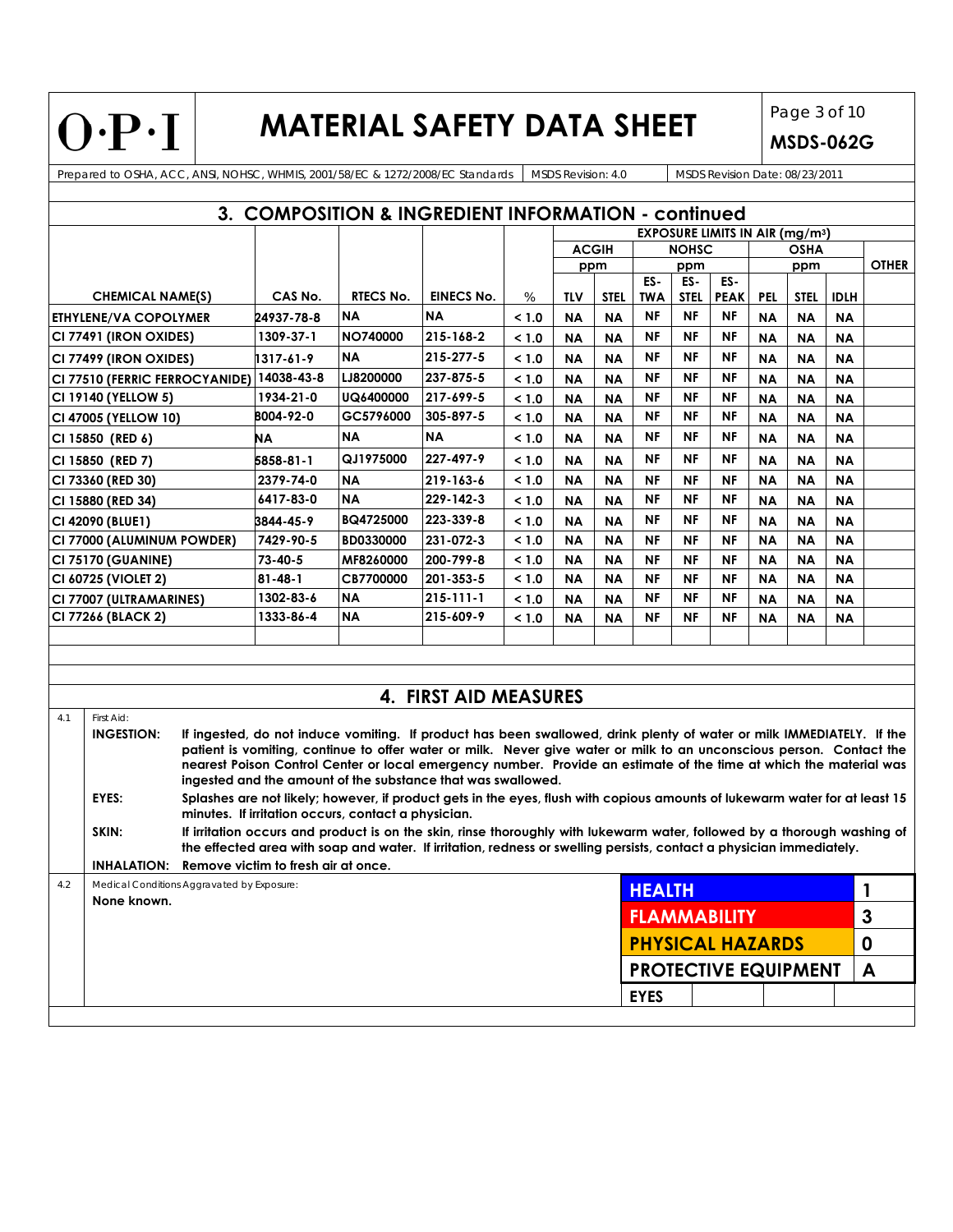| $O \cdot P \cdot I$ |  |
|---------------------|--|
|---------------------|--|

### **MATERIAL SAFETY DATA SHEET** Page 4 of 10

**MSDS-062G**

Prepared to OSHA, ACC, ANSI, NOHSC, WHMIS, 2001/58/EC & 1272/2008/EC Standards MSDS Revision: 4.0 MSDS Revision Date: 08/23/2011 **5. FIREFIGHTING MEASURES**  5.1 Flashpoint & Method: **-4 °C (24 °F) estimated.**  5.2 Autoignition Temperature: **NA**  5.3 Flammability Limits: **NE** Lower Explosive Limit (LEL): **NE | Upper Explosive Limit (UEL): NE** 5.4 Fire & Explosion Hazards: **WARNING: Flammable! Keep away from heat, lit cigarettes, sparks & open flame. Keep container closed.**  5.5 Extinguishing Methods: **HazChem Code: 3YE Hazard Identification Number: 33 CO2, Halon, Dry Chemical, Foam**  5.6 Firefighting Procedures: **This product is a Class IB flammable liquid. When involved in a fire, this product will ignite readily and decompose to produce carbon oxides. Vapors of this product are heavier than air and may travel to a source of ignition and flash back to a leaking or open container. First responders should wear eye protection. Structural firefighters must wear SCBAs and full protective equipment. Use a water spray or fog to reduce or direct vapors. Water may not be effective in actually extinguishing a fire involving this product. 6. ACCIDENTAL RELEASE MEASURES**  6.1 Spills: **Before cleaning any spill or leak, individuals involved in spill cleanup must wear appropriate Personal Protective Equipment. For small spills (e.g., <1 gallon) wear appropriate personal protective equipment (e.g., goggles, gloves). Maximize ventilation (open doors and windows) and secure all sources of ignition. Remove spilled material with absorbent material and place into appropriate closed container(s) for disposal. Dispose of properly in accordance with local, state and federal regulations. Wash all affected areas and outside of container with plenty of warm water and soap. Remove any contaminated clothing and wash thoroughly before reuse. For spills ≥ 1 gallon, deny entry to all unprotected individuals. Dike and contain spill with inert material (e.g., sand or earth). Use ONLY non-sparking tools for recovery and cleanup. Transfer liquid to containers for recovery or disposal and solid diking material to separate containers for proper disposal. Remove contaminated clothing promptly and wash affected skin areas with soap and water. Keep spills and cleaning runoffs out of municipal sewers and open bodies of water. 7. HANDLING & STORAGE INFORMATION**  7.1 Work & Hygiene Practices: **Avoid prolonged contact with the product. Avoid breathing vapors of this product. Use in a well-ventilated location (e.g., local exhaust ventilation, fans). After use, wash hands and exposed skin with soap and water. Do not eat, drink or smoke while handling product.**  7.2 Storage & Handling: **Keep this material away from heat, sparks and open flame. Open containers slowly on a stable surface. Keep container closed tightly when not in use. Empty container may contain residual amounts of this product; therefore, empty containers should be handled with care. Store containers in a cool, dry location, away from direct sunlight, other light sources, or sources of intense heat. Store away from incompatible materials (see Section 10).**  7.3 Special Precautions: **Open containers slowly on a stable surface. Keep container tightly closed when not in use. Empty containers may contain residual amounts of this product; therefore, empty containers should be handled with care.**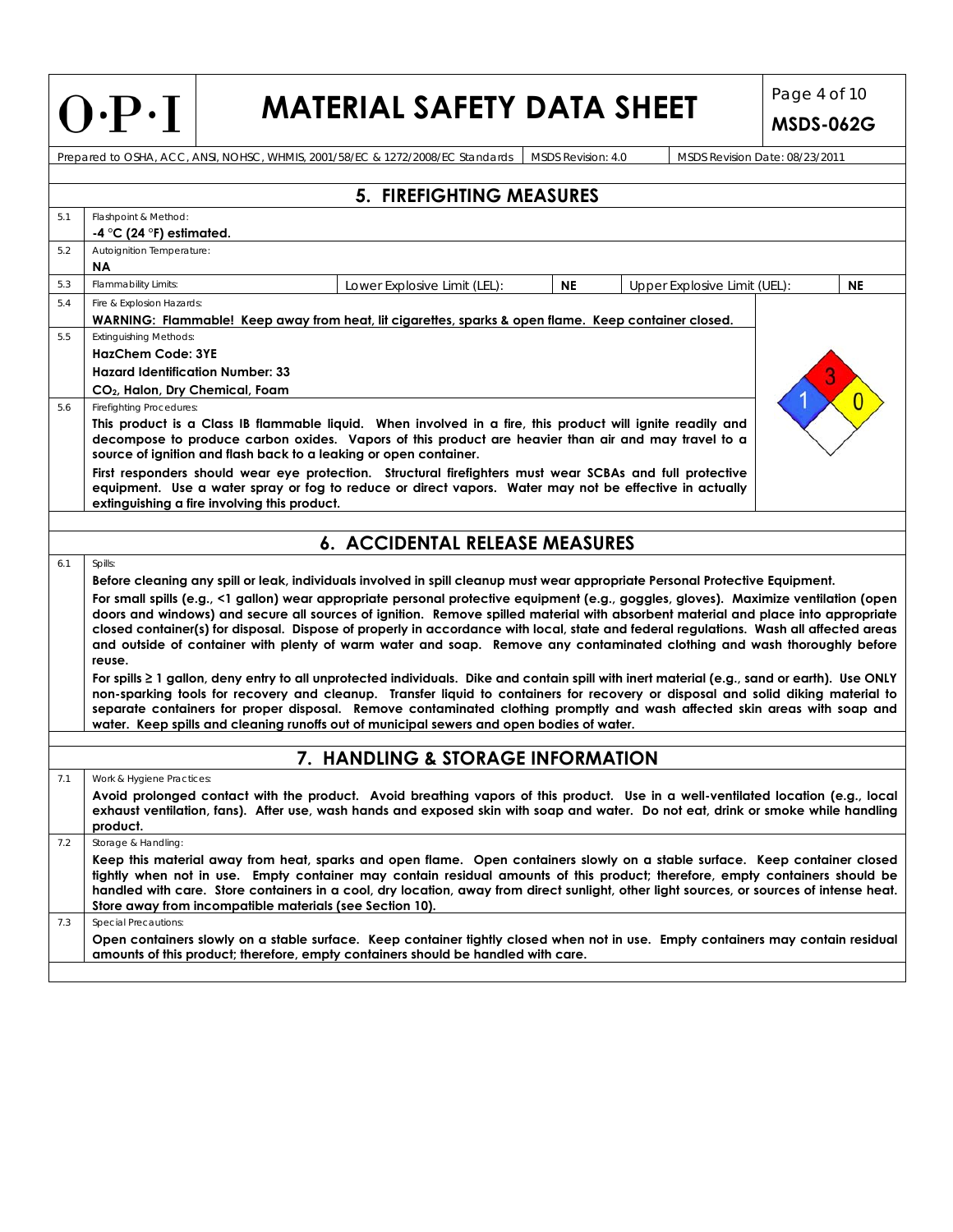## **MATERIAL SAFETY DATA SHEET** Page 5 of 10

**MSDS-062G**

| 8. EXPOSURE CONTROLS & PERSONAL PROTECTION                                                                                                                                                                                                                                                                                                   |  |  |  |  |  |  |  |  |
|----------------------------------------------------------------------------------------------------------------------------------------------------------------------------------------------------------------------------------------------------------------------------------------------------------------------------------------------|--|--|--|--|--|--|--|--|
| Ventilation & Engineering Controls:<br>8.1                                                                                                                                                                                                                                                                                                   |  |  |  |  |  |  |  |  |
| When working with large quantities of product, provide adequate ventilation (e.g., local exhaust ventilation, fans). Ensure that an<br>eyewash station, sink or washbasin is available in case of exposure to eyes.                                                                                                                          |  |  |  |  |  |  |  |  |
| Respiratory Protection:                                                                                                                                                                                                                                                                                                                      |  |  |  |  |  |  |  |  |
| No special respiratory protection is required under typical circumstances of use or handling. If necessary, use only respiratory<br>protection authorized per U.S. OSHA's requirement in 29 CFR §1910.134, or applicable U.S. state regulations, or the appropriate<br>standards of Canada, its provinces, E.C. member states, or Australia. |  |  |  |  |  |  |  |  |
| Eye Protection:<br>8.3                                                                                                                                                                                                                                                                                                                       |  |  |  |  |  |  |  |  |
| Depending on the use of this product, splash or safety glasses may be worn. If necessary, refer to U.S. OSHA 29 CFR §1910.133,<br>Canadian standards, or the European Standard EN166.                                                                                                                                                        |  |  |  |  |  |  |  |  |
| Hand Protection:<br>8.4                                                                                                                                                                                                                                                                                                                      |  |  |  |  |  |  |  |  |
| If anticipated that prolonged & repeated skin contact will occur during use of this product, wear latex or rubber gloves for routine<br>industrial use. If necessary, refer to U.S. OSHA 29 CFR §1910.138, the appropriate standards of Canada, of the E.C. member states.                                                                   |  |  |  |  |  |  |  |  |
| <b>Body Protection:</b><br>8.5                                                                                                                                                                                                                                                                                                               |  |  |  |  |  |  |  |  |
| No special body protection is required under typical circumstances of use and handling. If necessary, refer to appropriate standards<br>of Canada, the E.C. member states, or U.S. OSHA.                                                                                                                                                     |  |  |  |  |  |  |  |  |
|                                                                                                                                                                                                                                                                                                                                              |  |  |  |  |  |  |  |  |
| 9. PHYSICAL & CHEMICAL PROPERTIES                                                                                                                                                                                                                                                                                                            |  |  |  |  |  |  |  |  |
| 9.1<br>Density:<br>0.9998                                                                                                                                                                                                                                                                                                                    |  |  |  |  |  |  |  |  |
| <b>Boiling Point:</b><br>9.2<br>171 - 640°F                                                                                                                                                                                                                                                                                                  |  |  |  |  |  |  |  |  |
| 9.3<br>Melting Point:<br><b>NE</b>                                                                                                                                                                                                                                                                                                           |  |  |  |  |  |  |  |  |
| <b>Evaporation Rate:</b><br><b>NA</b>                                                                                                                                                                                                                                                                                                        |  |  |  |  |  |  |  |  |
| Vapor Pressure:<br>9.5<br><b>NA</b>                                                                                                                                                                                                                                                                                                          |  |  |  |  |  |  |  |  |
| 9.6<br>Molecular Weight:<br><b>NE</b>                                                                                                                                                                                                                                                                                                        |  |  |  |  |  |  |  |  |
| 9.7<br>Appearance & Color:<br>Viscous liquid, various colors                                                                                                                                                                                                                                                                                 |  |  |  |  |  |  |  |  |
| 9.8<br>Odor Threshold:<br><b>ND</b>                                                                                                                                                                                                                                                                                                          |  |  |  |  |  |  |  |  |
| 9.9<br>Solubility:<br><b>Insoluble</b>                                                                                                                                                                                                                                                                                                       |  |  |  |  |  |  |  |  |
| 9.10<br>pH<br>ΝA                                                                                                                                                                                                                                                                                                                             |  |  |  |  |  |  |  |  |
| 9.11<br>Viscosity:<br>> 1200 cPs                                                                                                                                                                                                                                                                                                             |  |  |  |  |  |  |  |  |
| 9.12<br>Other Information:<br><b>NA</b>                                                                                                                                                                                                                                                                                                      |  |  |  |  |  |  |  |  |
|                                                                                                                                                                                                                                                                                                                                              |  |  |  |  |  |  |  |  |
| <b>10. STABILITY &amp; REACTIVITY</b>                                                                                                                                                                                                                                                                                                        |  |  |  |  |  |  |  |  |
| 10.1<br>Stability:                                                                                                                                                                                                                                                                                                                           |  |  |  |  |  |  |  |  |
| Stable under ambient conditions when stored properly (see Section 7, Storage and Handling).                                                                                                                                                                                                                                                  |  |  |  |  |  |  |  |  |
| Hazardous Decomposition Products:<br>10.2                                                                                                                                                                                                                                                                                                    |  |  |  |  |  |  |  |  |
| If exposed to extremely high temperatures, the products of thermal decomposition may include irritating vapors and carbon oxide<br>gases (e.g., CO, CO <sub>2</sub> ).                                                                                                                                                                       |  |  |  |  |  |  |  |  |
| Hazardous Polymerization:<br>10.3                                                                                                                                                                                                                                                                                                            |  |  |  |  |  |  |  |  |
| May occur, if exposed to extremely high temperatures.                                                                                                                                                                                                                                                                                        |  |  |  |  |  |  |  |  |
| Conditions to Avoid:<br>10.4                                                                                                                                                                                                                                                                                                                 |  |  |  |  |  |  |  |  |
| This product is incompatible with strong oxidizers (e.g., peroxides, superoxides), strong acids (e.g., hydrochloric or muriatic acids), or<br>strong bases (e.g., lye, potassium hydroxide).                                                                                                                                                 |  |  |  |  |  |  |  |  |
| Incompatible Substances:<br>10.5                                                                                                                                                                                                                                                                                                             |  |  |  |  |  |  |  |  |
| None known.                                                                                                                                                                                                                                                                                                                                  |  |  |  |  |  |  |  |  |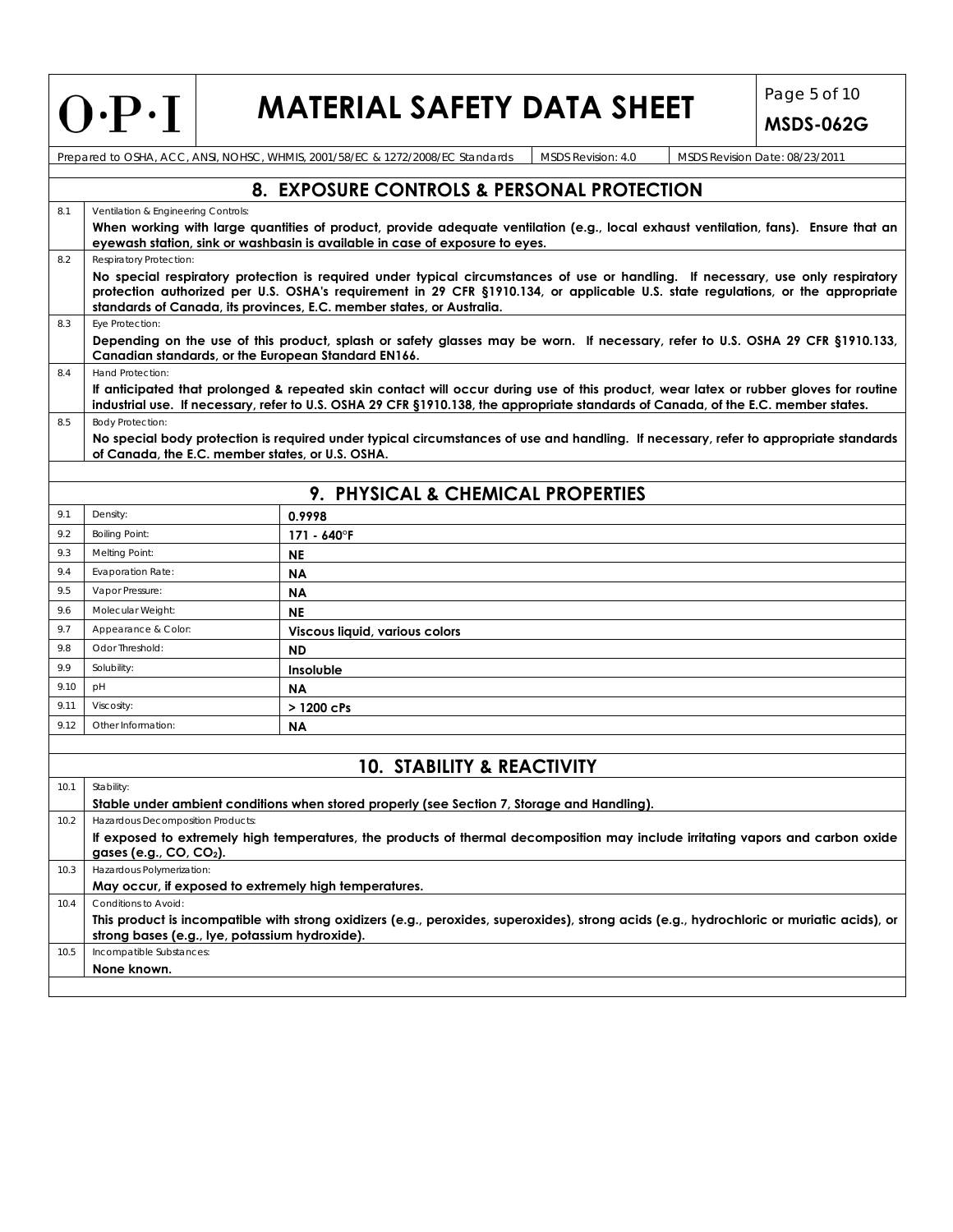## $\left|\bigcap \cdot P \cdot I\right|$  **MATERIAL SAFETY DATA SHEET**  $\left|\bigcap_{MSDS-062 \text{G}} P\right|$

| MSDS Revision: 4.0<br>Prepared to OSHA, ACC, ANSI, NOHSC, WHMIS, 2001/58/EC & 1272/2008/EC Standards<br>MSDS Revision Date: 08/23/2011<br><b>11. TOXICOLOGICAL INFORMATION</b><br><b>Toxicity Data:</b><br>11.1<br>product, which are found in scientific literature. These data have not been presented in this document.<br>Acute Toxicity:<br>11.2<br>See Section 2.5<br>Chronic Toxicity:<br>11.3<br>See Section 2.6<br>Suspected Carcinogen:<br>11.4<br>This product contains Isopropyl Alcohol which is not carcinogenic to humans but is listed as a Group 3 carcinogen by the IARC.<br>Reproductive Toxicity:<br>11.5<br>This product is not reported to produce reproductive effects in humans.<br>Mutagenicity:<br>This product is not reported to produce mutagenic effects in humans.<br>Embryotoxicity:<br>This product is not reported to produce embryotoxic effects in humans.<br>Teratogenicity:<br>This product is not reported to cause teratogenic effects in humans.<br>Reproductive Toxicity:<br>This product is not reported to cause reproductive effects in humans.<br>Irritancy of Product:<br>11.6<br>See Section 2.3<br><b>Biological Exposure Indices:</b><br>11.7<br><b>NE</b><br>Physician Recommendations:<br>11.8<br>Treat symptomatically.<br><b>12. ECOLOGICAL INFORMATION</b><br>Environmental Stability:<br>12.1<br>The components of this product will slowly degrade over time into a variety of organic compounds. Specific environmental data<br>available for the components of this product are as follows:<br>Ethyl Acetate: K <sub>oc</sub> = 0.73. Water solubility: 64,000 mg/l. Bioconcentration Factor = 4-14. Bioconcentration is not anticipated to be<br>significant. This compound can be removed from contaminated environments from volatilization, and biodegradation. This<br>compound's half-life in water is 6.1 hours.<br>Butyl Acetate: K <sub>oc</sub> = 1.82. Water solubility: 120 parts H <sub>2</sub> O at 25°C (77°F). Bioconcentration Factor = 4-14. Bioconcentration is not<br>anticipated to be significant. This compound can be removed from contaminated environments from volatilization, and<br>biodegradation. This compound's half-life in water is 6.1 hours.<br>Effects on Plants & Animals:<br>12.2<br>There are no specific data available for this product.<br>Effects on Aquatic Life:<br>12.3<br>There are no specific data available for this product; however, very large releases of this product may be harmful or fatal to<br>overexposed aquatic life.<br><b>13. DISPOSAL CONSIDERATIONS</b><br>Waste Disposal:<br>13.1 | $U^{\dagger}$                                                                                                              |  |  | MAIERIAL SAFEIT DATA SHEEI |  |  | <b>MSDS-062G</b> |  |  |
|--------------------------------------------------------------------------------------------------------------------------------------------------------------------------------------------------------------------------------------------------------------------------------------------------------------------------------------------------------------------------------------------------------------------------------------------------------------------------------------------------------------------------------------------------------------------------------------------------------------------------------------------------------------------------------------------------------------------------------------------------------------------------------------------------------------------------------------------------------------------------------------------------------------------------------------------------------------------------------------------------------------------------------------------------------------------------------------------------------------------------------------------------------------------------------------------------------------------------------------------------------------------------------------------------------------------------------------------------------------------------------------------------------------------------------------------------------------------------------------------------------------------------------------------------------------------------------------------------------------------------------------------------------------------------------------------------------------------------------------------------------------------------------------------------------------------------------------------------------------------------------------------------------------------------------------------------------------------------------------------------------------------------------------------------------------------------------------------------------------------------------------------------------------------------------------------------------------------------------------------------------------------------------------------------------------------------------------------------------------------------------------------------------------------------------------------------------------------------------------------------------------------------------------------------------------------------------------------------------------------|----------------------------------------------------------------------------------------------------------------------------|--|--|----------------------------|--|--|------------------|--|--|
|                                                                                                                                                                                                                                                                                                                                                                                                                                                                                                                                                                                                                                                                                                                                                                                                                                                                                                                                                                                                                                                                                                                                                                                                                                                                                                                                                                                                                                                                                                                                                                                                                                                                                                                                                                                                                                                                                                                                                                                                                                                                                                                                                                                                                                                                                                                                                                                                                                                                                                                                                                                                                    |                                                                                                                            |  |  |                            |  |  |                  |  |  |
|                                                                                                                                                                                                                                                                                                                                                                                                                                                                                                                                                                                                                                                                                                                                                                                                                                                                                                                                                                                                                                                                                                                                                                                                                                                                                                                                                                                                                                                                                                                                                                                                                                                                                                                                                                                                                                                                                                                                                                                                                                                                                                                                                                                                                                                                                                                                                                                                                                                                                                                                                                                                                    |                                                                                                                            |  |  |                            |  |  |                  |  |  |
|                                                                                                                                                                                                                                                                                                                                                                                                                                                                                                                                                                                                                                                                                                                                                                                                                                                                                                                                                                                                                                                                                                                                                                                                                                                                                                                                                                                                                                                                                                                                                                                                                                                                                                                                                                                                                                                                                                                                                                                                                                                                                                                                                                                                                                                                                                                                                                                                                                                                                                                                                                                                                    |                                                                                                                            |  |  |                            |  |  |                  |  |  |
|                                                                                                                                                                                                                                                                                                                                                                                                                                                                                                                                                                                                                                                                                                                                                                                                                                                                                                                                                                                                                                                                                                                                                                                                                                                                                                                                                                                                                                                                                                                                                                                                                                                                                                                                                                                                                                                                                                                                                                                                                                                                                                                                                                                                                                                                                                                                                                                                                                                                                                                                                                                                                    |                                                                                                                            |  |  |                            |  |  |                  |  |  |
|                                                                                                                                                                                                                                                                                                                                                                                                                                                                                                                                                                                                                                                                                                                                                                                                                                                                                                                                                                                                                                                                                                                                                                                                                                                                                                                                                                                                                                                                                                                                                                                                                                                                                                                                                                                                                                                                                                                                                                                                                                                                                                                                                                                                                                                                                                                                                                                                                                                                                                                                                                                                                    | This product has NOT been tested on animals to obtain toxicology data. There are toxicology data for the components of the |  |  |                            |  |  |                  |  |  |
|                                                                                                                                                                                                                                                                                                                                                                                                                                                                                                                                                                                                                                                                                                                                                                                                                                                                                                                                                                                                                                                                                                                                                                                                                                                                                                                                                                                                                                                                                                                                                                                                                                                                                                                                                                                                                                                                                                                                                                                                                                                                                                                                                                                                                                                                                                                                                                                                                                                                                                                                                                                                                    |                                                                                                                            |  |  |                            |  |  |                  |  |  |
|                                                                                                                                                                                                                                                                                                                                                                                                                                                                                                                                                                                                                                                                                                                                                                                                                                                                                                                                                                                                                                                                                                                                                                                                                                                                                                                                                                                                                                                                                                                                                                                                                                                                                                                                                                                                                                                                                                                                                                                                                                                                                                                                                                                                                                                                                                                                                                                                                                                                                                                                                                                                                    |                                                                                                                            |  |  |                            |  |  |                  |  |  |
|                                                                                                                                                                                                                                                                                                                                                                                                                                                                                                                                                                                                                                                                                                                                                                                                                                                                                                                                                                                                                                                                                                                                                                                                                                                                                                                                                                                                                                                                                                                                                                                                                                                                                                                                                                                                                                                                                                                                                                                                                                                                                                                                                                                                                                                                                                                                                                                                                                                                                                                                                                                                                    |                                                                                                                            |  |  |                            |  |  |                  |  |  |
|                                                                                                                                                                                                                                                                                                                                                                                                                                                                                                                                                                                                                                                                                                                                                                                                                                                                                                                                                                                                                                                                                                                                                                                                                                                                                                                                                                                                                                                                                                                                                                                                                                                                                                                                                                                                                                                                                                                                                                                                                                                                                                                                                                                                                                                                                                                                                                                                                                                                                                                                                                                                                    |                                                                                                                            |  |  |                            |  |  |                  |  |  |
|                                                                                                                                                                                                                                                                                                                                                                                                                                                                                                                                                                                                                                                                                                                                                                                                                                                                                                                                                                                                                                                                                                                                                                                                                                                                                                                                                                                                                                                                                                                                                                                                                                                                                                                                                                                                                                                                                                                                                                                                                                                                                                                                                                                                                                                                                                                                                                                                                                                                                                                                                                                                                    |                                                                                                                            |  |  |                            |  |  |                  |  |  |
|                                                                                                                                                                                                                                                                                                                                                                                                                                                                                                                                                                                                                                                                                                                                                                                                                                                                                                                                                                                                                                                                                                                                                                                                                                                                                                                                                                                                                                                                                                                                                                                                                                                                                                                                                                                                                                                                                                                                                                                                                                                                                                                                                                                                                                                                                                                                                                                                                                                                                                                                                                                                                    |                                                                                                                            |  |  |                            |  |  |                  |  |  |
|                                                                                                                                                                                                                                                                                                                                                                                                                                                                                                                                                                                                                                                                                                                                                                                                                                                                                                                                                                                                                                                                                                                                                                                                                                                                                                                                                                                                                                                                                                                                                                                                                                                                                                                                                                                                                                                                                                                                                                                                                                                                                                                                                                                                                                                                                                                                                                                                                                                                                                                                                                                                                    |                                                                                                                            |  |  |                            |  |  |                  |  |  |
|                                                                                                                                                                                                                                                                                                                                                                                                                                                                                                                                                                                                                                                                                                                                                                                                                                                                                                                                                                                                                                                                                                                                                                                                                                                                                                                                                                                                                                                                                                                                                                                                                                                                                                                                                                                                                                                                                                                                                                                                                                                                                                                                                                                                                                                                                                                                                                                                                                                                                                                                                                                                                    |                                                                                                                            |  |  |                            |  |  |                  |  |  |
|                                                                                                                                                                                                                                                                                                                                                                                                                                                                                                                                                                                                                                                                                                                                                                                                                                                                                                                                                                                                                                                                                                                                                                                                                                                                                                                                                                                                                                                                                                                                                                                                                                                                                                                                                                                                                                                                                                                                                                                                                                                                                                                                                                                                                                                                                                                                                                                                                                                                                                                                                                                                                    |                                                                                                                            |  |  |                            |  |  |                  |  |  |
|                                                                                                                                                                                                                                                                                                                                                                                                                                                                                                                                                                                                                                                                                                                                                                                                                                                                                                                                                                                                                                                                                                                                                                                                                                                                                                                                                                                                                                                                                                                                                                                                                                                                                                                                                                                                                                                                                                                                                                                                                                                                                                                                                                                                                                                                                                                                                                                                                                                                                                                                                                                                                    |                                                                                                                            |  |  |                            |  |  |                  |  |  |
|                                                                                                                                                                                                                                                                                                                                                                                                                                                                                                                                                                                                                                                                                                                                                                                                                                                                                                                                                                                                                                                                                                                                                                                                                                                                                                                                                                                                                                                                                                                                                                                                                                                                                                                                                                                                                                                                                                                                                                                                                                                                                                                                                                                                                                                                                                                                                                                                                                                                                                                                                                                                                    |                                                                                                                            |  |  |                            |  |  |                  |  |  |
|                                                                                                                                                                                                                                                                                                                                                                                                                                                                                                                                                                                                                                                                                                                                                                                                                                                                                                                                                                                                                                                                                                                                                                                                                                                                                                                                                                                                                                                                                                                                                                                                                                                                                                                                                                                                                                                                                                                                                                                                                                                                                                                                                                                                                                                                                                                                                                                                                                                                                                                                                                                                                    |                                                                                                                            |  |  |                            |  |  |                  |  |  |
|                                                                                                                                                                                                                                                                                                                                                                                                                                                                                                                                                                                                                                                                                                                                                                                                                                                                                                                                                                                                                                                                                                                                                                                                                                                                                                                                                                                                                                                                                                                                                                                                                                                                                                                                                                                                                                                                                                                                                                                                                                                                                                                                                                                                                                                                                                                                                                                                                                                                                                                                                                                                                    |                                                                                                                            |  |  |                            |  |  |                  |  |  |
|                                                                                                                                                                                                                                                                                                                                                                                                                                                                                                                                                                                                                                                                                                                                                                                                                                                                                                                                                                                                                                                                                                                                                                                                                                                                                                                                                                                                                                                                                                                                                                                                                                                                                                                                                                                                                                                                                                                                                                                                                                                                                                                                                                                                                                                                                                                                                                                                                                                                                                                                                                                                                    |                                                                                                                            |  |  |                            |  |  |                  |  |  |
|                                                                                                                                                                                                                                                                                                                                                                                                                                                                                                                                                                                                                                                                                                                                                                                                                                                                                                                                                                                                                                                                                                                                                                                                                                                                                                                                                                                                                                                                                                                                                                                                                                                                                                                                                                                                                                                                                                                                                                                                                                                                                                                                                                                                                                                                                                                                                                                                                                                                                                                                                                                                                    |                                                                                                                            |  |  |                            |  |  |                  |  |  |
|                                                                                                                                                                                                                                                                                                                                                                                                                                                                                                                                                                                                                                                                                                                                                                                                                                                                                                                                                                                                                                                                                                                                                                                                                                                                                                                                                                                                                                                                                                                                                                                                                                                                                                                                                                                                                                                                                                                                                                                                                                                                                                                                                                                                                                                                                                                                                                                                                                                                                                                                                                                                                    |                                                                                                                            |  |  |                            |  |  |                  |  |  |
|                                                                                                                                                                                                                                                                                                                                                                                                                                                                                                                                                                                                                                                                                                                                                                                                                                                                                                                                                                                                                                                                                                                                                                                                                                                                                                                                                                                                                                                                                                                                                                                                                                                                                                                                                                                                                                                                                                                                                                                                                                                                                                                                                                                                                                                                                                                                                                                                                                                                                                                                                                                                                    |                                                                                                                            |  |  |                            |  |  |                  |  |  |
|                                                                                                                                                                                                                                                                                                                                                                                                                                                                                                                                                                                                                                                                                                                                                                                                                                                                                                                                                                                                                                                                                                                                                                                                                                                                                                                                                                                                                                                                                                                                                                                                                                                                                                                                                                                                                                                                                                                                                                                                                                                                                                                                                                                                                                                                                                                                                                                                                                                                                                                                                                                                                    |                                                                                                                            |  |  |                            |  |  |                  |  |  |
|                                                                                                                                                                                                                                                                                                                                                                                                                                                                                                                                                                                                                                                                                                                                                                                                                                                                                                                                                                                                                                                                                                                                                                                                                                                                                                                                                                                                                                                                                                                                                                                                                                                                                                                                                                                                                                                                                                                                                                                                                                                                                                                                                                                                                                                                                                                                                                                                                                                                                                                                                                                                                    |                                                                                                                            |  |  |                            |  |  |                  |  |  |
|                                                                                                                                                                                                                                                                                                                                                                                                                                                                                                                                                                                                                                                                                                                                                                                                                                                                                                                                                                                                                                                                                                                                                                                                                                                                                                                                                                                                                                                                                                                                                                                                                                                                                                                                                                                                                                                                                                                                                                                                                                                                                                                                                                                                                                                                                                                                                                                                                                                                                                                                                                                                                    |                                                                                                                            |  |  |                            |  |  |                  |  |  |
|                                                                                                                                                                                                                                                                                                                                                                                                                                                                                                                                                                                                                                                                                                                                                                                                                                                                                                                                                                                                                                                                                                                                                                                                                                                                                                                                                                                                                                                                                                                                                                                                                                                                                                                                                                                                                                                                                                                                                                                                                                                                                                                                                                                                                                                                                                                                                                                                                                                                                                                                                                                                                    |                                                                                                                            |  |  |                            |  |  |                  |  |  |
|                                                                                                                                                                                                                                                                                                                                                                                                                                                                                                                                                                                                                                                                                                                                                                                                                                                                                                                                                                                                                                                                                                                                                                                                                                                                                                                                                                                                                                                                                                                                                                                                                                                                                                                                                                                                                                                                                                                                                                                                                                                                                                                                                                                                                                                                                                                                                                                                                                                                                                                                                                                                                    |                                                                                                                            |  |  |                            |  |  |                  |  |  |
|                                                                                                                                                                                                                                                                                                                                                                                                                                                                                                                                                                                                                                                                                                                                                                                                                                                                                                                                                                                                                                                                                                                                                                                                                                                                                                                                                                                                                                                                                                                                                                                                                                                                                                                                                                                                                                                                                                                                                                                                                                                                                                                                                                                                                                                                                                                                                                                                                                                                                                                                                                                                                    |                                                                                                                            |  |  |                            |  |  |                  |  |  |
|                                                                                                                                                                                                                                                                                                                                                                                                                                                                                                                                                                                                                                                                                                                                                                                                                                                                                                                                                                                                                                                                                                                                                                                                                                                                                                                                                                                                                                                                                                                                                                                                                                                                                                                                                                                                                                                                                                                                                                                                                                                                                                                                                                                                                                                                                                                                                                                                                                                                                                                                                                                                                    |                                                                                                                            |  |  |                            |  |  |                  |  |  |
|                                                                                                                                                                                                                                                                                                                                                                                                                                                                                                                                                                                                                                                                                                                                                                                                                                                                                                                                                                                                                                                                                                                                                                                                                                                                                                                                                                                                                                                                                                                                                                                                                                                                                                                                                                                                                                                                                                                                                                                                                                                                                                                                                                                                                                                                                                                                                                                                                                                                                                                                                                                                                    |                                                                                                                            |  |  |                            |  |  |                  |  |  |
|                                                                                                                                                                                                                                                                                                                                                                                                                                                                                                                                                                                                                                                                                                                                                                                                                                                                                                                                                                                                                                                                                                                                                                                                                                                                                                                                                                                                                                                                                                                                                                                                                                                                                                                                                                                                                                                                                                                                                                                                                                                                                                                                                                                                                                                                                                                                                                                                                                                                                                                                                                                                                    |                                                                                                                            |  |  |                            |  |  |                  |  |  |
|                                                                                                                                                                                                                                                                                                                                                                                                                                                                                                                                                                                                                                                                                                                                                                                                                                                                                                                                                                                                                                                                                                                                                                                                                                                                                                                                                                                                                                                                                                                                                                                                                                                                                                                                                                                                                                                                                                                                                                                                                                                                                                                                                                                                                                                                                                                                                                                                                                                                                                                                                                                                                    |                                                                                                                            |  |  |                            |  |  |                  |  |  |
|                                                                                                                                                                                                                                                                                                                                                                                                                                                                                                                                                                                                                                                                                                                                                                                                                                                                                                                                                                                                                                                                                                                                                                                                                                                                                                                                                                                                                                                                                                                                                                                                                                                                                                                                                                                                                                                                                                                                                                                                                                                                                                                                                                                                                                                                                                                                                                                                                                                                                                                                                                                                                    |                                                                                                                            |  |  |                            |  |  |                  |  |  |
|                                                                                                                                                                                                                                                                                                                                                                                                                                                                                                                                                                                                                                                                                                                                                                                                                                                                                                                                                                                                                                                                                                                                                                                                                                                                                                                                                                                                                                                                                                                                                                                                                                                                                                                                                                                                                                                                                                                                                                                                                                                                                                                                                                                                                                                                                                                                                                                                                                                                                                                                                                                                                    |                                                                                                                            |  |  |                            |  |  |                  |  |  |
|                                                                                                                                                                                                                                                                                                                                                                                                                                                                                                                                                                                                                                                                                                                                                                                                                                                                                                                                                                                                                                                                                                                                                                                                                                                                                                                                                                                                                                                                                                                                                                                                                                                                                                                                                                                                                                                                                                                                                                                                                                                                                                                                                                                                                                                                                                                                                                                                                                                                                                                                                                                                                    |                                                                                                                            |  |  |                            |  |  |                  |  |  |
| Waste disposal must be in accordance with appropriate Federal, state, and local regulations.                                                                                                                                                                                                                                                                                                                                                                                                                                                                                                                                                                                                                                                                                                                                                                                                                                                                                                                                                                                                                                                                                                                                                                                                                                                                                                                                                                                                                                                                                                                                                                                                                                                                                                                                                                                                                                                                                                                                                                                                                                                                                                                                                                                                                                                                                                                                                                                                                                                                                                                       |                                                                                                                            |  |  |                            |  |  |                  |  |  |
| <b>Special Considerations:</b><br>13.2<br>U.S. EPA WASTE NUMBER: D001 (characteristic - ignitable)                                                                                                                                                                                                                                                                                                                                                                                                                                                                                                                                                                                                                                                                                                                                                                                                                                                                                                                                                                                                                                                                                                                                                                                                                                                                                                                                                                                                                                                                                                                                                                                                                                                                                                                                                                                                                                                                                                                                                                                                                                                                                                                                                                                                                                                                                                                                                                                                                                                                                                                 |                                                                                                                            |  |  |                            |  |  |                  |  |  |
|                                                                                                                                                                                                                                                                                                                                                                                                                                                                                                                                                                                                                                                                                                                                                                                                                                                                                                                                                                                                                                                                                                                                                                                                                                                                                                                                                                                                                                                                                                                                                                                                                                                                                                                                                                                                                                                                                                                                                                                                                                                                                                                                                                                                                                                                                                                                                                                                                                                                                                                                                                                                                    |                                                                                                                            |  |  |                            |  |  |                  |  |  |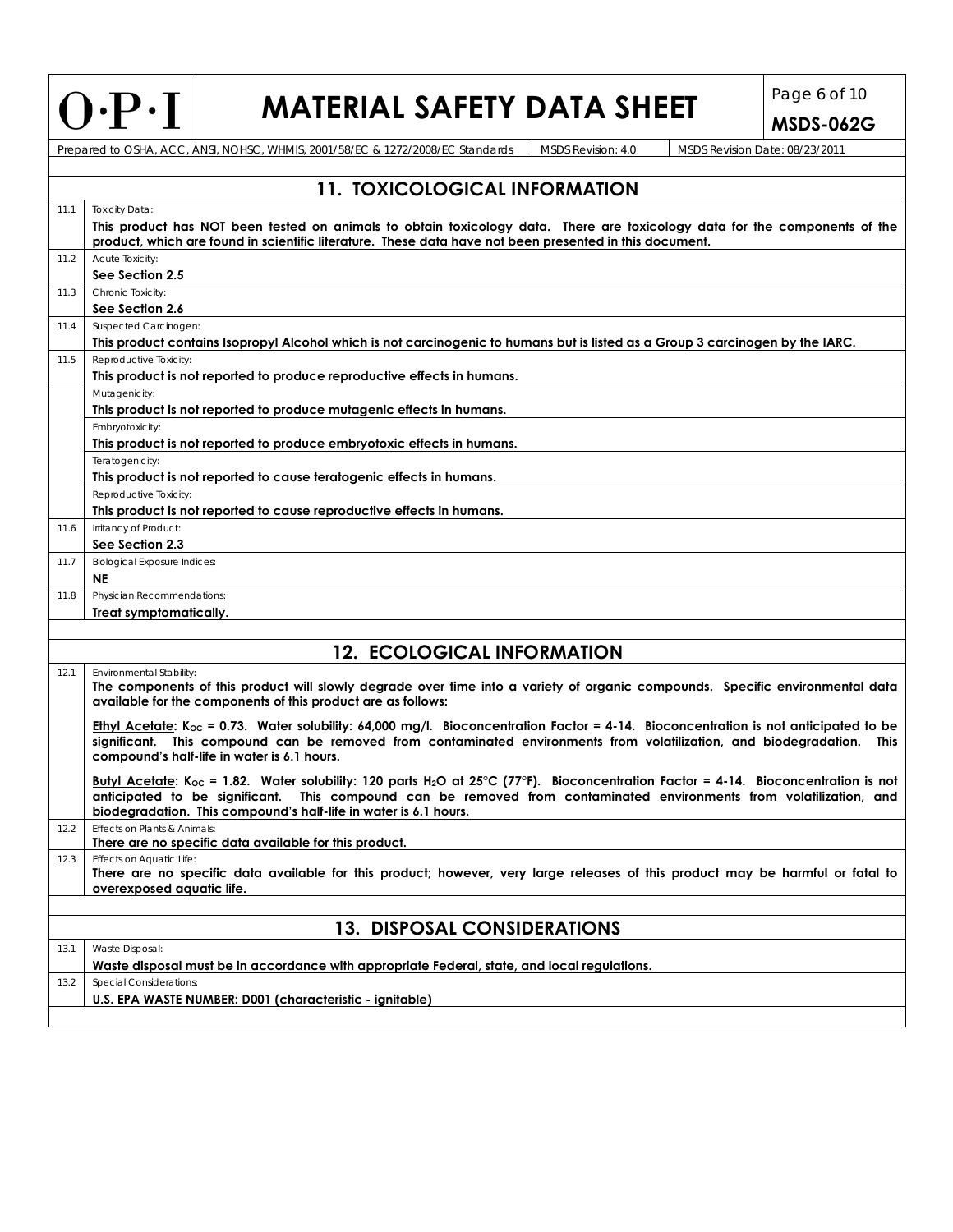|      | $O\cdot P\cdot I$                                                                                                                                                                                                                                                                                                                                              | <b>MATERIAL SAFETY DATA SHEET</b> |  |                                       |  | Page 7 of 10<br><b>MSDS-062G</b>                                                                                                          |
|------|----------------------------------------------------------------------------------------------------------------------------------------------------------------------------------------------------------------------------------------------------------------------------------------------------------------------------------------------------------------|-----------------------------------|--|---------------------------------------|--|-------------------------------------------------------------------------------------------------------------------------------------------|
|      | Prepared to OSHA, ACC, ANSI, NOHSC, WHMIS, 2001/58/EC & 1272/2008/EC Standards                                                                                                                                                                                                                                                                                 |                                   |  | MSDS Revision: 4.0                    |  | MSDS Revision Date: 08/23/2011                                                                                                            |
|      |                                                                                                                                                                                                                                                                                                                                                                |                                   |  |                                       |  |                                                                                                                                           |
|      |                                                                                                                                                                                                                                                                                                                                                                |                                   |  | <b>14. TRANSPORTATION INFORMATION</b> |  |                                                                                                                                           |
|      | Additional descriptive information may be required by 49 CFR, IATA/ICAO, IMDG and the CTDGR.                                                                                                                                                                                                                                                                   |                                   |  |                                       |  | The basic description (ID Number, proper shipping name, hazard class & division, packing group) is shown for each mode of transportation. |
| 14.1 | 49 CFR (GND):<br>EXCEPTED QUANTITY (49 CFR $\S$ 173.4a) ( $\leq$ 30 ml)<br>CONSUMER COMMODITY, ORM-D (≤ 1.0 L)<br>UN1263, PAINT RELATED MATERIAL, 3, II (> 1.0 L)                                                                                                                                                                                              |                                   |  |                                       |  |                                                                                                                                           |
| 14.2 | IATA (AIR):<br>EXCEPTED QUANTITY (AIR SHIPPER $\S$ 4.1.2) ( $\leq$ 30 ml)<br>CONSUMER COMMODITY, $9$ , ID8000 ( $\leq 0.5$ L)                                                                                                                                                                                                                                  |                                   |  |                                       |  | <b>INSUMER COMMODITY</b>                                                                                                                  |
|      | UN1263, PAINT RELATED MATERIAL, 3, II (> 0.5 L)                                                                                                                                                                                                                                                                                                                |                                   |  |                                       |  |                                                                                                                                           |
| 14.3 | IMDG (OCN):<br>EXCEPTED QUANTITY (2008 IMO § 3.5.1) (≤ 30 ml)<br>UN1263, PAINT RELATED MATERIAL, 3, II, LTD QTY (≤ 1.0 L)                                                                                                                                                                                                                                      |                                   |  |                                       |  | ORM-D                                                                                                                                     |
|      | UN1263, PAINT RELATED MATERIAL, 3, II (> 1.0 L)                                                                                                                                                                                                                                                                                                                |                                   |  |                                       |  |                                                                                                                                           |
| 14.4 | TDGR (Canadian GND):<br>MARK PACKAGE "LIMITED QUANTITY" or "QUANTITÉ LIMITÉE" or "LTD QTY" or "QUANT LTÉE" (≤ 1.0 L)<br>UN1263, PAINT RELATED MATERIAL, 3, II (> 1.0 L)                                                                                                                                                                                        |                                   |  |                                       |  |                                                                                                                                           |
| 14.5 | ADR/RID (EU):                                                                                                                                                                                                                                                                                                                                                  |                                   |  |                                       |  |                                                                                                                                           |
|      | UN1263, PAINT RELATED MATERIAL, 3, II, ADR                                                                                                                                                                                                                                                                                                                     |                                   |  |                                       |  |                                                                                                                                           |
| 14.6 | MEXICO (SCT):<br>UN1263, PRODUCTOS PARA PINTURA, 3, II, CANTIDAD LIMITADA (S 1.0 L)                                                                                                                                                                                                                                                                            |                                   |  |                                       |  |                                                                                                                                           |
| 14.7 | ADGR (AUS):<br>UN1263, PAINT RELATED MATERIAL, 3, II, LTD QTY ( $\leq 1.0$ L)                                                                                                                                                                                                                                                                                  |                                   |  |                                       |  |                                                                                                                                           |
|      |                                                                                                                                                                                                                                                                                                                                                                |                                   |  | <b>15. REGULATORY INFORMATION</b>     |  |                                                                                                                                           |
| 15.1 | SARA Reporting Requirements:<br>Section 131 of SARA Title III and 40 CFR Part 373                                                                                                                                                                                                                                                                              |                                   |  |                                       |  | This material contains Butyl Acetate, Ethyl Acetate, Isopropanol, and n-Butyl alcohol, which are subject to the reporing requirement of   |
| 15.2 | SARA Threshold Planning Quantity:                                                                                                                                                                                                                                                                                                                              |                                   |  |                                       |  |                                                                                                                                           |
|      | There are no specific Threshold Planning Quantities for the components of this product.                                                                                                                                                                                                                                                                        |                                   |  |                                       |  |                                                                                                                                           |
| 15.3 | <b>TSCA Inventory Status:</b><br>The components of this product are listed on the TSCA Inventory.                                                                                                                                                                                                                                                              |                                   |  |                                       |  |                                                                                                                                           |
| 15.4 | CERCLA Reportable Quantity (RQ):                                                                                                                                                                                                                                                                                                                               |                                   |  |                                       |  |                                                                                                                                           |
|      | Butyl Acetate: 5000 lbs.; 2270 kg. Ethyl Acetate: 5000 lbs; 2270 kg. Acetone: 5000 lbs; 2270 kg.                                                                                                                                                                                                                                                               |                                   |  |                                       |  |                                                                                                                                           |
| 15.5 | Other Federal Requirements:                                                                                                                                                                                                                                                                                                                                    |                                   |  |                                       |  |                                                                                                                                           |
|      |                                                                                                                                                                                                                                                                                                                                                                |                                   |  |                                       |  | This product complies with the appropriate sections of the Food and Drug Administration's 21 CFR subchapter G (Cosmetics).                |
| 15.6 | Other Canadian Regulations:<br>This product has been classified according to the hazard criteria of the CPR and the MSDS contains all of<br>the information required by the CPR. The components of this product are listed on the DSL/NDSL. None<br>of the components of this product are listed on the Priorities Substances List. Class B2 Flammable Liquid. |                                   |  |                                       |  |                                                                                                                                           |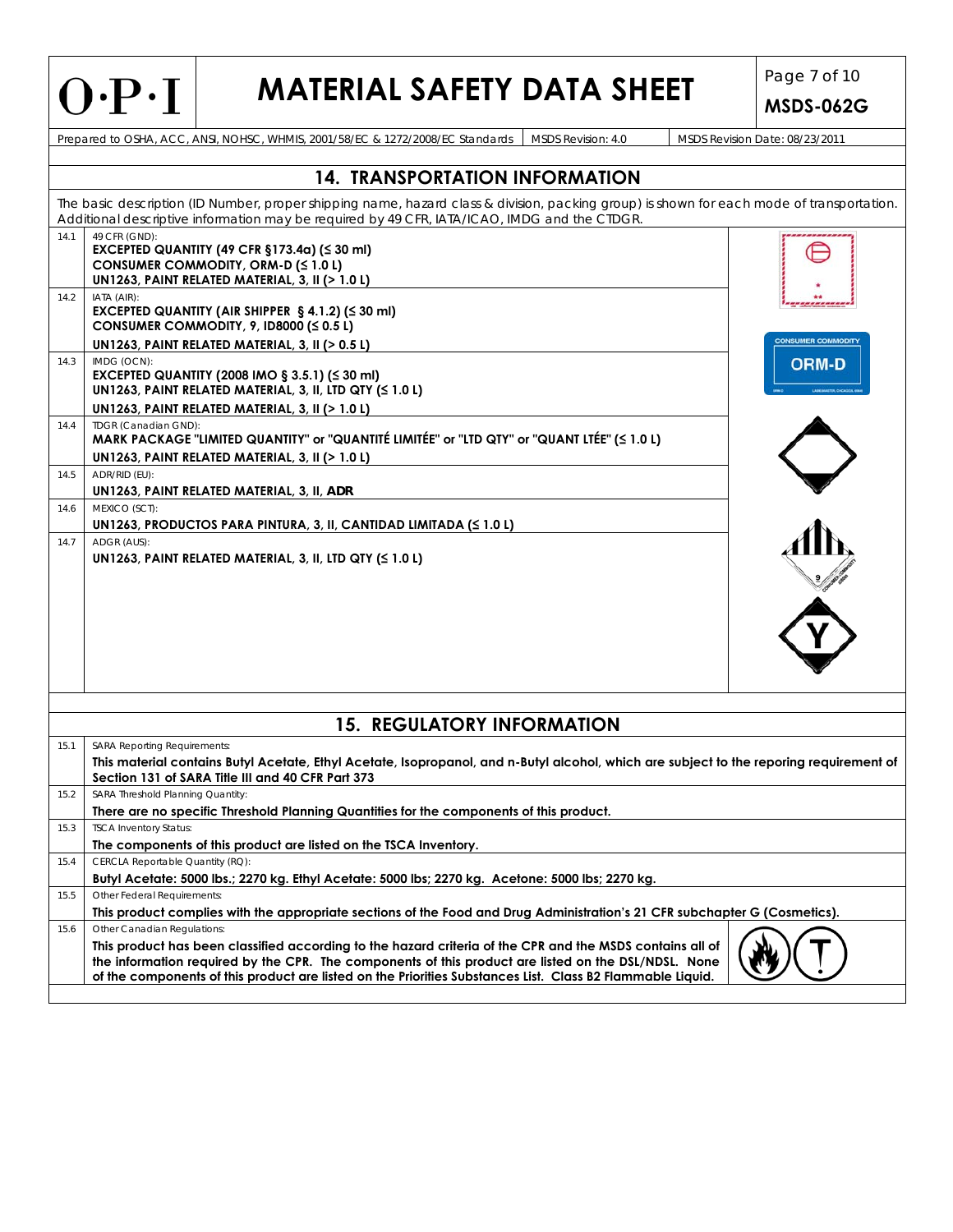| $O\cdot P\cdot I$                                                                                                                                                                                                                                                                                                           | MATERIAL SAFETY DATA SHEET                                                                 | <b>MSDS-062G</b>               |
|-----------------------------------------------------------------------------------------------------------------------------------------------------------------------------------------------------------------------------------------------------------------------------------------------------------------------------|--------------------------------------------------------------------------------------------|--------------------------------|
| Prepared to OSHA, ACC, ANSI, NOHSC, WHMIS, 2001/58/EC & 1272/2008/EC Standards                                                                                                                                                                                                                                              | MSDS Revision: 4.0                                                                         | MSDS Revision Date: 08/23/2011 |
|                                                                                                                                                                                                                                                                                                                             | <b>15. REGULATORY INFORMATION - continued</b>                                              |                                |
| State Regulatory Information:<br>Ingredients in this mixture on found on the following state criteria lists:                                                                                                                                                                                                                |                                                                                            |                                |
| California OSHA Hazardous Substances List                                                                                                                                                                                                                                                                                   | Butyl Acetate, Ethyl Acetate, Isopropanol, acetone                                         |                                |
| <b>Delaware Air Quality Management List</b>                                                                                                                                                                                                                                                                                 | <b>Butyl Acetate, Nitrocellulose, Ethyl Acetate</b>                                        |                                |
| <b>Massachusetts Hazardous Substances List</b>                                                                                                                                                                                                                                                                              | Butyl Acetate, Nitrocellulose, Ethyl Acetate, Isopropanol,                                 |                                |
|                                                                                                                                                                                                                                                                                                                             | Camphor, Triphenyl Phosphate, acetone                                                      |                                |
| Minnesota Hazardous Substances List                                                                                                                                                                                                                                                                                         | Butyl Acetate, Ethyl Acetate, Isopropanol, Camphor,<br><b>Triphenyl Phosphate, acetone</b> |                                |
| New Jersey Right to Know Hazardous Substances List                                                                                                                                                                                                                                                                          | Isopropanol, acetone                                                                       |                                |
| <b>New York List of Hazardous Substances</b>                                                                                                                                                                                                                                                                                | <b>Butyl Acetate, Ethyl Acetate</b>                                                        |                                |
| Pennsylvania Hazardous Substances List                                                                                                                                                                                                                                                                                      | Butyl Acetate, Ethyl Acetate, Isopropanol, Camphor,                                        |                                |
|                                                                                                                                                                                                                                                                                                                             | <b>Triphenyl Phosphate, acetone</b>                                                        |                                |
| Washington Permissible Exposure Limits for Air Contaminants                                                                                                                                                                                                                                                                 | Butyl Acetate, Ethyl Acetate, Isopropanol, Triphenyl Phosphate                             |                                |
| <b>Wisconsin Hazardous Substances List</b><br>67/548/EEC (European Union) Requirements:                                                                                                                                                                                                                                     | <b>Ethyl Acetate</b>                                                                       |                                |
|                                                                                                                                                                                                                                                                                                                             |                                                                                            |                                |
| The primary component of this product is not listed in Annex I of EU Directive 67/548/EEC:<br>Ethyl Acetate: Flammable (F). R: 11-36/37/38 – Highly flammable. Irritating to eyes, respiratory system                                                                                                                       |                                                                                            |                                |
| and skin. S: 2-16-23-29-33 - Keep out of the reach of children. Keep away from sources of ignition - No<br>smoking. Do not breathe gas, fumes, vapor or spray. Do not empty into drains. Take precautionary<br>measures against static discharges.                                                                          |                                                                                            |                                |
| Hazard Statements: H225 Highly flammable liquid and vapor. H319 Causes Serious Eye Irritation.                                                                                                                                                                                                                              |                                                                                            |                                |
| Precautionary Statements: P210Keep away from heat/sparks/open flames/hot surfaces - No Smoking.<br>P305+P351+P338 IF IN EYES: Rinse cautiously with water for several minutes. Remove contact lenses if<br>present and easy to do. Continue rinsing.                                                                        |                                                                                            |                                |
| Butyl Acetate: Flammable (F). R: Flammable. S: 9-16-33 - Keep container in a well-ventilated place.<br>Keep away from sources of ignition - No smoking. Take precautionary measures against static<br>discharges.                                                                                                           |                                                                                            |                                |
| Hazard Statements: H225 Highly flammable liquid and vapor. H319 Causes Serious Eye Irritation.                                                                                                                                                                                                                              |                                                                                            |                                |
| Precautionary Statements: P210Keep away from heat/sparks/open flames/hot surfaces – No Smoking.<br>P305+P351+P338 IF IN EYES: Rinse cautiously with water for several minutes. Remove contact lenses if                                                                                                                     |                                                                                            |                                |
| present and easy to do. Continue rinsing.                                                                                                                                                                                                                                                                                   |                                                                                            |                                |
| Isopropanol: Flammable (F). R: 11-36/37 – Highly flammable. Irritating to eyes and respiratory system. S:<br>2-7-16-24/25/26 - Keep out of the reach of children. Keep container tightly closed. Avoid contact with<br>skin and eyes. In case of contact with eyes, rinse immediately with plenty of water and seek medical |                                                                                            |                                |
| advice.                                                                                                                                                                                                                                                                                                                     |                                                                                            |                                |
| <b>HAZCHEM CODE: 3[Y]E</b>                                                                                                                                                                                                                                                                                                  |                                                                                            |                                |

 $\perp$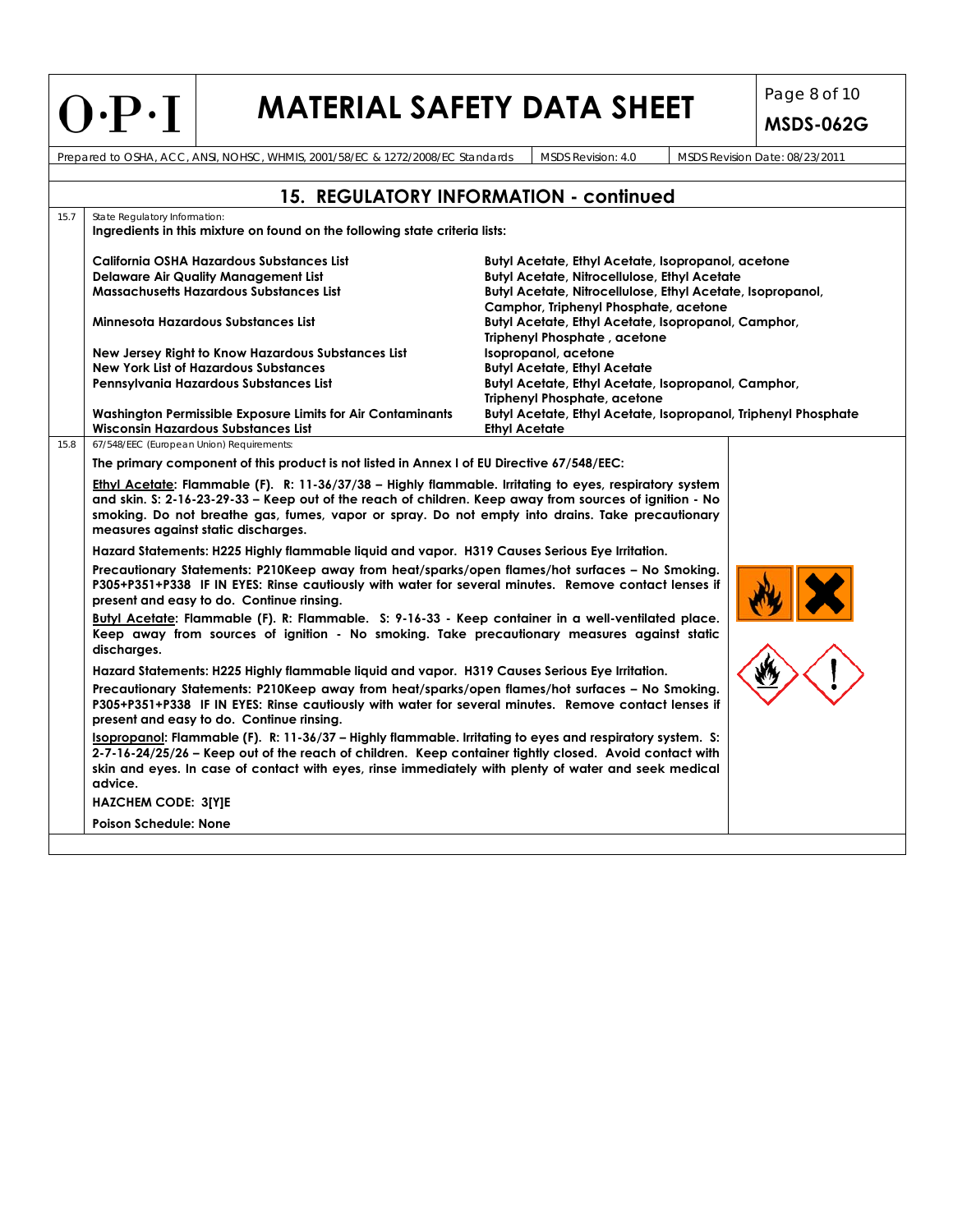|      | $O\cdot P\cdot I$                                                                                                                                                                                                                                                                                                                                                                                                                                                                                                                                                                                                                                                                                                                                                                                          |  | <b>MATERIAL SAFETY DATA SHEET</b>                                              |                    |  | Page 9 of 10<br><b>MSDS-062G</b> |  |  |  |
|------|------------------------------------------------------------------------------------------------------------------------------------------------------------------------------------------------------------------------------------------------------------------------------------------------------------------------------------------------------------------------------------------------------------------------------------------------------------------------------------------------------------------------------------------------------------------------------------------------------------------------------------------------------------------------------------------------------------------------------------------------------------------------------------------------------------|--|--------------------------------------------------------------------------------|--------------------|--|----------------------------------|--|--|--|
|      |                                                                                                                                                                                                                                                                                                                                                                                                                                                                                                                                                                                                                                                                                                                                                                                                            |  | Prepared to OSHA, ACC, ANSI, NOHSC, WHMIS, 2001/58/EC & 1272/2008/EC Standards | MSDS Revision: 4.0 |  | MSDS Revision Date: 08/23/2011   |  |  |  |
|      |                                                                                                                                                                                                                                                                                                                                                                                                                                                                                                                                                                                                                                                                                                                                                                                                            |  |                                                                                |                    |  |                                  |  |  |  |
| 16.1 | <b>16. OTHER INFORMATION</b><br>Other Information:<br>EXTREMELY FLAMMABLE! Keep away from heat or flame. Use only as directed. Avoid eye contact. If contact occurs, flush eye<br>thoroughly with running water. Use only in a well-ventilated area. If redness or other signs of adverse reaction occur, discontinue use<br>immediately. Keep container closed. Store in a cool place. KEEP OUT OF REACH OF CHILDREN.                                                                                                                                                                                                                                                                                                                                                                                     |  |                                                                                |                    |  |                                  |  |  |  |
| 16.2 | Terms & Definitions:                                                                                                                                                                                                                                                                                                                                                                                                                                                                                                                                                                                                                                                                                                                                                                                       |  |                                                                                |                    |  |                                  |  |  |  |
| 16.3 | Please see last page of this MSDS.<br>Disclaimer:<br>This Material Safety Data Sheet is offered pursuant to OSHA's Hazard Communication Standard, 29 CFR §1910.1200. Other<br>government regulations must be reviewed for applicability to this product. To the best of ShipMate's & OPI Products' knowledge, the<br>information contained herein is reliable and accurate as of this date; however, accuracy, suitability or completeness are not<br>guaranteed and no warranties of any type, either expressed or implied, are provided. The information contained herein relates only<br>to the specific product(s). If this product(s) is combined with other materials, all component properties must be considered. Data<br>may be changed from time to time. Be sure to consult the latest edition. |  |                                                                                |                    |  |                                  |  |  |  |
| 16.4 | Prepared for:<br>OPI Products, Inc.<br>13034 Saticoy Street<br>No. Hollywood, CA 91605 USA<br>+1 (818) 759-2400 phone<br>+1 (818) 759-5770 fax<br>http://www.opi.com/                                                                                                                                                                                                                                                                                                                                                                                                                                                                                                                                                                                                                                      |  | $O \cdot P \cdot I$                                                            |                    |  |                                  |  |  |  |
| 16.5 | Prepared by:<br>ShipMate, Inc.<br><b>PO Box 787</b><br>Sisters, OR 97759-0787 USA<br>Phone: +1 (310) 370-3600<br>Fax: +1 (310) 370-5700<br>e-mail: shipmate@shipmate.com                                                                                                                                                                                                                                                                                                                                                                                                                                                                                                                                                                                                                                   |  | Dangerous Goods<br>Training & Consulting                                       |                    |  |                                  |  |  |  |